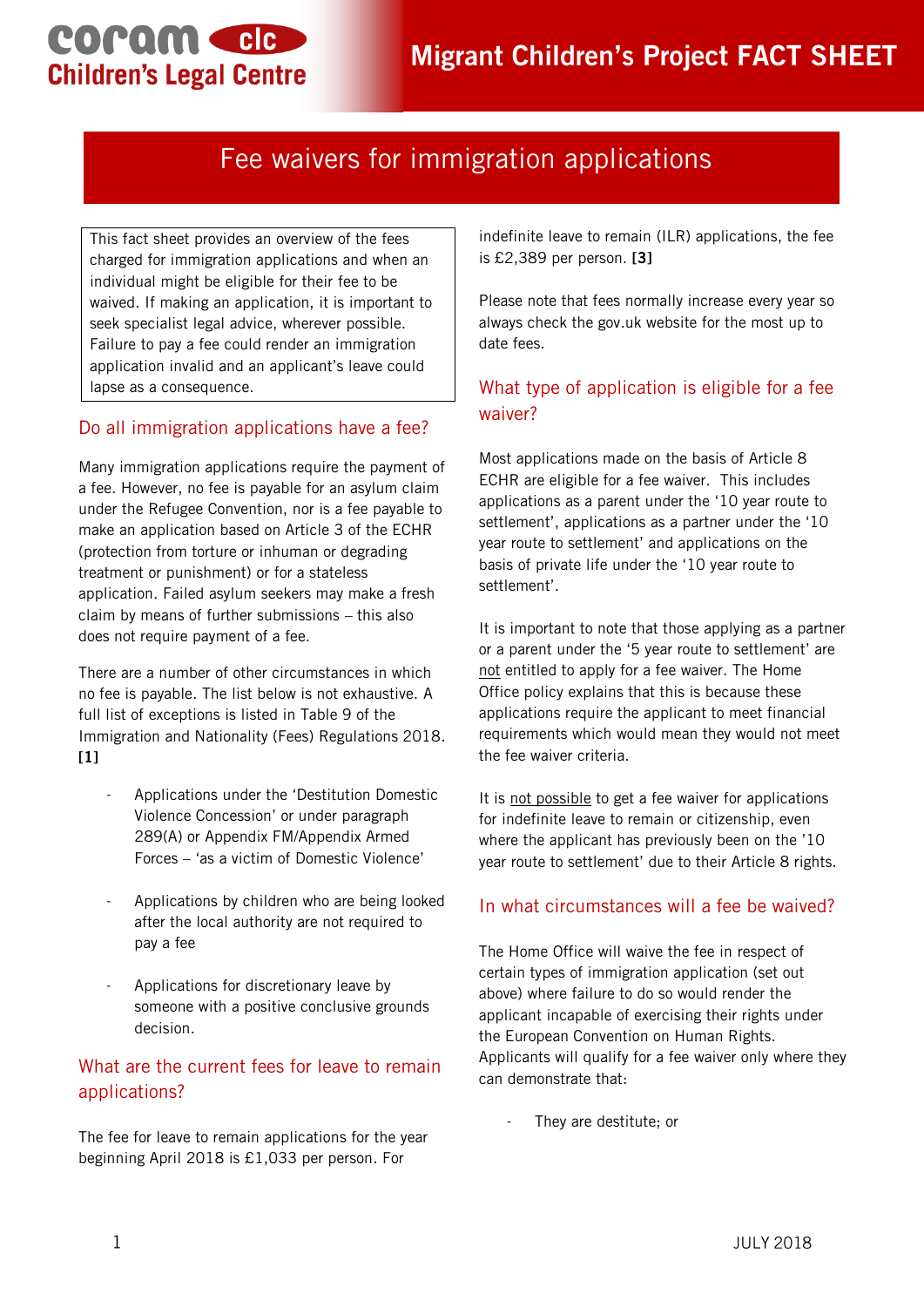# coram ele **Children's Legal Centre**

- They would be rendered destitute by payment of the fee; or
- There are exceptional circumstances relating to their financial circumstances and ability to pay the fees such that the fee should be waived in their case.

If the applicant is a child and his or her parent(s) has/have or are seeking leave to remain, the whole family unit must qualify for a fee waiver for any member of it to qualify.

When considering an application for a fee waiver the Home Office must have regard to their duty to safeguard and promote the welfare of children in the UK under section 55 of the Borders, Citizenship and Immigration Act 2009.

### Destitution

According to the Home Office, a person is considered destitute if:

- They do not have adequate accommodation or any means of obtaining it (whether or not their other essential living needs are met), or
- They have adequate accommodation or the means of obtaining it, but cannot meet their other essential living needs. **[4]**

#### Assessing whether an applicant would be rendered destitute by payment of the fee

According to the Home Office policy, in order to qualify for a fee waiver on the basis of being rendered destitute by payment of the fee, the applicant must have:

- No or very limited disposable income so that they could neither pay the fee now nor realistically afford to save to apply within 12 months (if it were even reasonable to delay their application for this length of time); and
- No ability to borrow the money from family or friends; and
- No prospect of their financial circumstances changing within 12 months (if it were even

reasonable to delay their application for this length of time). **[5]**

It is up to the applicant to fully evidence their financial circumstances – the Home Office will not normally make additional enquiries itself.

#### Exceptional circumstances

'Exceptional circumstances' in this context relate only to the applicant's financial circumstances and not to their human rights claim. An example of 'exceptional circumstances' may be where the applicant is not destitute but cannot pay the fee because they must spend the money on child welfare needs, such as buying items required owing to their child's illness or disability.

## How can the application for a fee waiver be made?

Applications for fee waivers must be made on form 'Appendix 1 FLR(FP) / FLR(O)', which can be found at

[https://www.gov.uk/government/uploads/system/upload](https://www.gov.uk/government/uploads/system/uploads/attachment_data/file/420911/Appendix_1_fee_waiver.pdf) [s/attachment\\_data/file/420911/Appendix\\_1\\_fee\\_waiv](https://www.gov.uk/government/uploads/system/uploads/attachment_data/file/420911/Appendix_1_fee_waiver.pdf) [er.pdf](https://www.gov.uk/government/uploads/system/uploads/attachment_data/file/420911/Appendix_1_fee_waiver.pdf)

## What documentary evidence should be provided to support an application for a fee waiver?

The applicant must provide relevant supporting documentation to evidence their claims including detailed evidence as to their financial circumstances. This should include, where possible:

- Information and evidence relating to their accommodation, the type and adequacy of this, the amount of their contribution to rent or mortgage, their income and expenditure on food and other costs (this can be demonstrated through evidence such as tenancy agreements, pay slips, utility bills, bank statements etc.);
- If supported by family, friends, a local authority or a charity: evidence should be supplied detailing the nature and amount of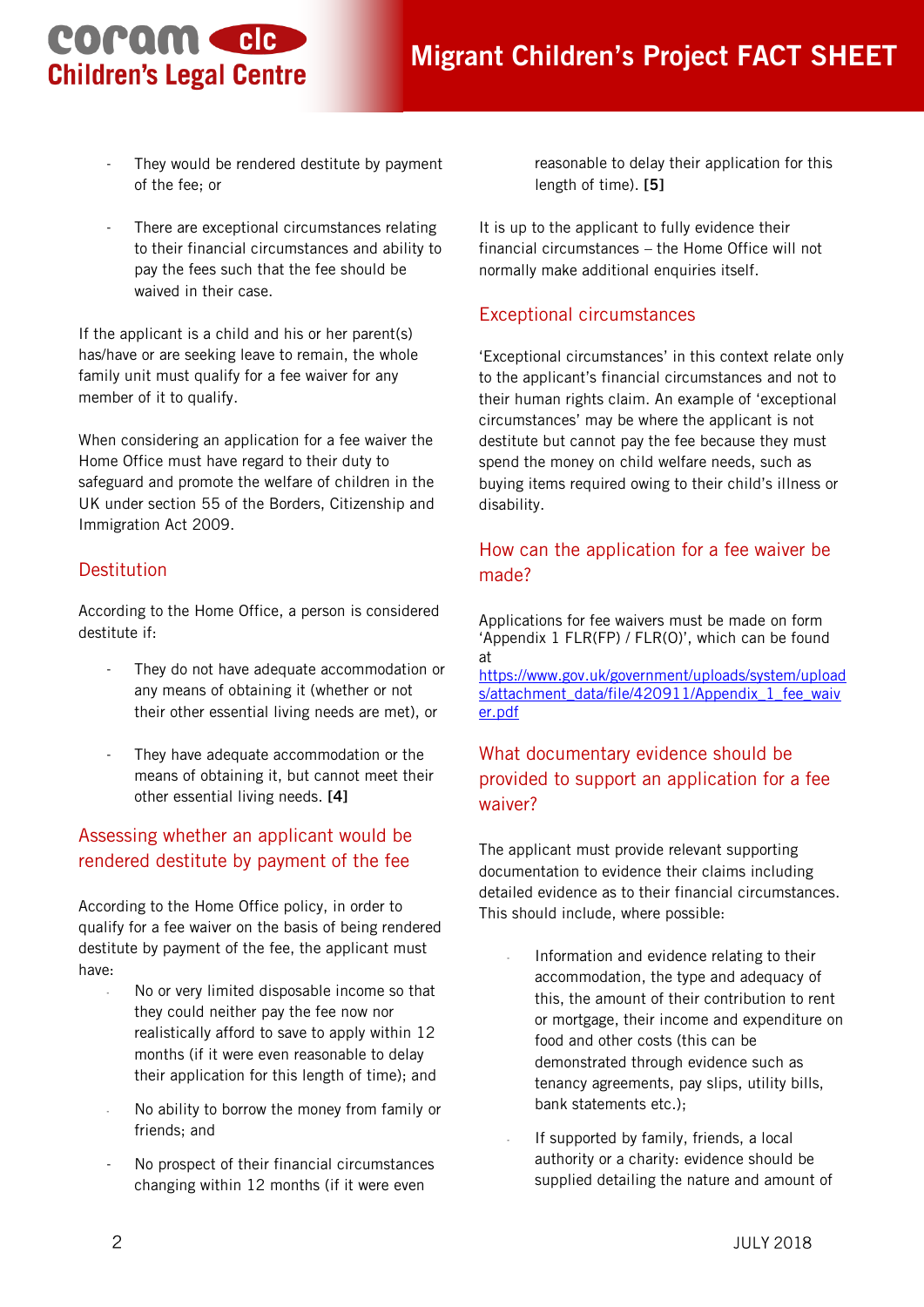## **Migrant Children's Project FACT SHEET**

support provided. If support is of a limited duration or about to cease, the applicant must provide a full explanation as to why this is, along with any relevant documentary evidence;

coram cle

**Children's Legal Centre** 

- If the applicant is street homeless: past bank statements or an eviction notions, or written testimonies from persons previously or currently providing them with support should be provided;
- Evidence showing how the individual has supported themselves to date and why their previous means of support is insufficient or no longer available to them.

Caseworkers will look at all income (from employment, family, friends, benefits etc.) and assets (including cash, money in a bank account, investments, property, cars and other personal possessions).

Any statements or letters from the applicant themselves or from friends, family or other supporters should be as detailed as possible and signed and dated. All evidence should be as up to date as possible.

It is important to note that if an individual is in receipt of asylum support from the Home Office or from a local authority, they will need to show that they would be rendered destitute by the payment of the fee, or that there are exceptional circumstances. This is because, according to the Home Office policy, the asylum support or local authority support they are receiving means they are not currently destitute (because their accommodation and essential living needs are being met).

For those supported by the local authority, the application should include (where possible) a detailed letter from the applicant's social worker addressing the criteria set out above (i.e. that the applicant is not able to pay the fee now and they cannot realistically save up within the next 12 months, that they cannot borrow the money from family or friends and there is no prospect of their financial situation changing within the next 12 months).

When assessing whether there are 'exceptional circumstances', the evidence that should be submitted will depend on the circumstances. If the applicant (or a dependent family member) has a physical or mental disability, this is not determinative but is relevant – the applicant will need to establish any disability by means of independent documentary evidence, such as a letter from a hospital consultant.

Home Office policy states that financial and residential enquiries, such as credit checks, interviews and home visits, may be conducted where appropriate in assessing the application for a fee waiver.

#### Possible outcomes

There is no fixed time frame for assessing whether an applicant qualifies for a fee waiver but caseworkers 'must make reasonable efforts to decide such applications promptly'. **[6]** Applicants who qualify for a fee waiver will have their application considered without paying a fee further.

Applicants who do not qualify for a fee waiver will not have their whole leave to remain application rejected immediately. Instead, Home Office guidance states that the individual will be notified in writing of the rejection of the fee waiver and be given 10 days to pay the application fee. **[7]**

#### How does a fee waiver affect the requirement to pay the Immigration Health Surcharge?

The Immigration Health Surcharge was introduced for all new applications made on or after 6 April 2015. The charge is currently £200 per year for most types of application. If the applicant has any dependants, they will also need to pay their surcharge (for example a mother and a child applying for a 30 month visa - £200 x 2.5 years x  $2 = \text{\pounds}1,000$ .

If an individual is destitute and exempt from paying a fee for their application on that basis, then they are also exempt from paying the Immigration Health Surcharge.